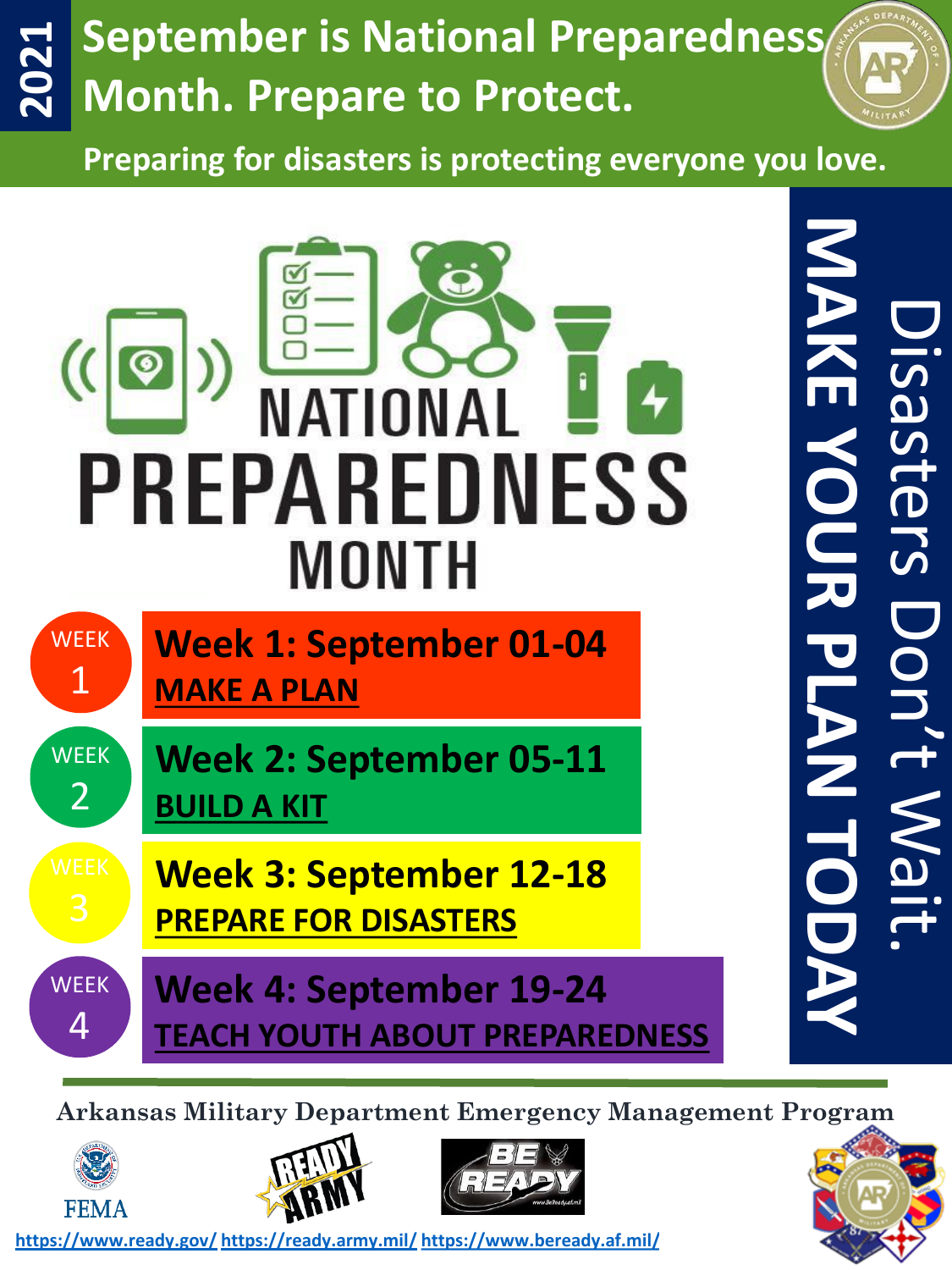## **September is National Preparedness 2021 Month. Prepare to Protect.**





Talk to your friends and family about how you will communicate before, during, and after a disaster. Make sure to update your plan based on the Centers for Disease Control recommendations due to the coronavirus. Follow this link for the Centers for Disease Control: **[CDC](https://www.cdc.gov/)**

- $\boxtimes$  Step 1: Put a plan together by discussing the questions below with your family, friends or household to start your emergency plan.
	- How will I receive emergency alerts and warnings?
	- What is my shelter plan?
	- What is my evacuation route?
	- What is my family/household communication plan?
	- Do I need to update my emergency preparedness kit/plans due to Coronavirus?
- $\boxtimes$  Step 2: Consider specific needs in your household.
- $\boxtimes$  Step 3: Fill out a Family Emergency Plan.
- $\boxtimes$  Step 4: Practice your plan with your family/household.

**Arkansas Military Department Emergency Management Program**







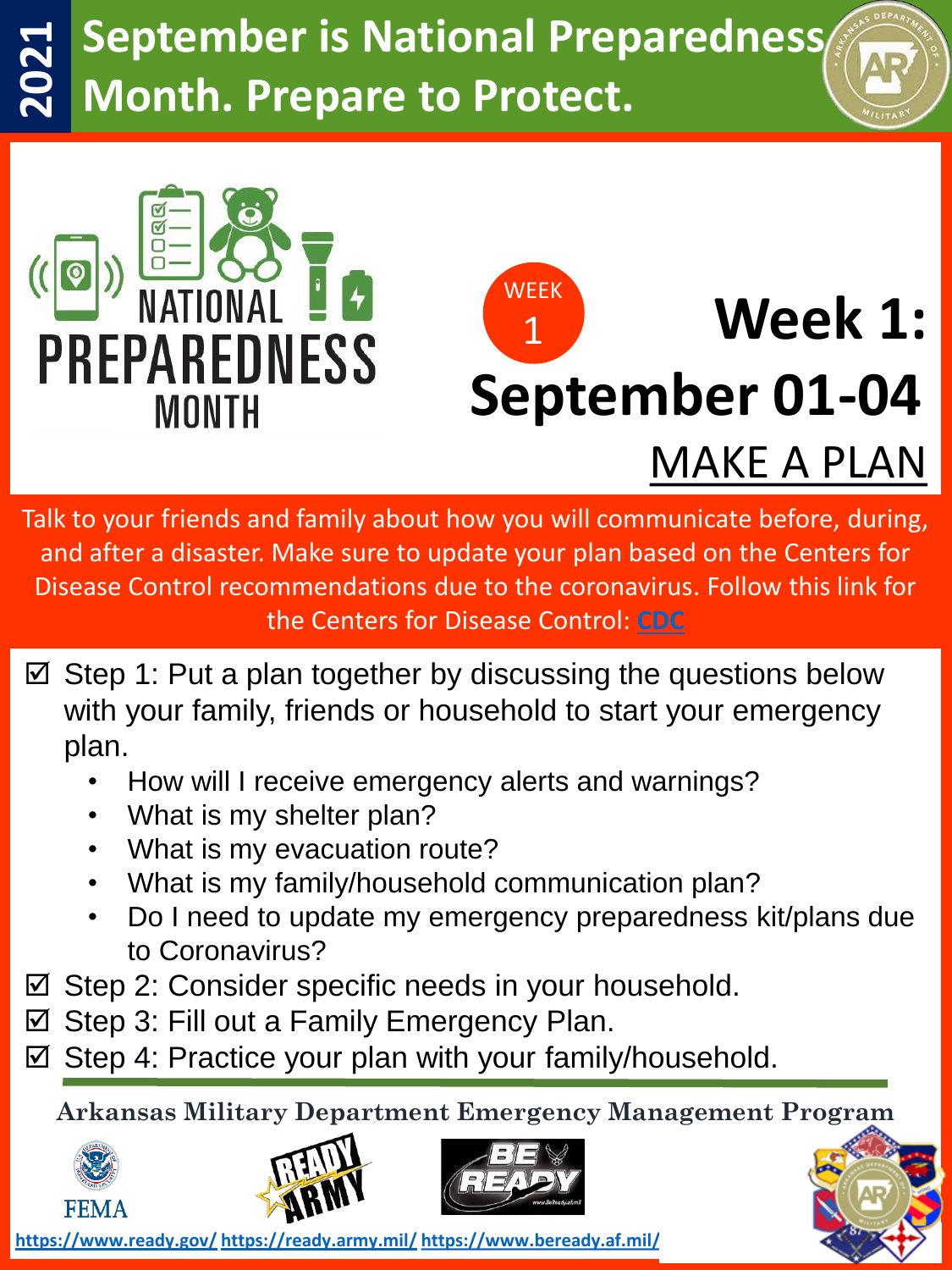## **September is National Preparedness 2021 Month. Prepare to Protect.**





# **Week 2: September 05-11**

[BUILD A KIT](https://www.ready.gov/kit)

Gather supplies that will last for several days after a disaster for everyone living in your home. Don't forget to consider the unique needs of each person or pet you may have in case you have to evacuate quickly. Update your kits and supplies based on recommendations by the Centers for Disease Control. Link to the Centers for Disease Control:

- $\boxtimes$  Basic Disaster Supplies and Additional Emergency Supply checklists are available on the Preparedness websites below.
- $\boxtimes$  Maintain Your Kit (Store boxed food in cool, dry place in tightly closed plastic or metal containers. Replace expired items as needed.)
- $\boxtimes$  Since you do not know where you will be when an emergency occurs, prepare supplies for home, work and cars.
- $\boxtimes$  Since Spring of 2020, CDC recommends including items such as extra Cloth face coverings (for everyone ages 2 and above), soap, hand sanitizer, disinfecting wipes to disinfect surfaces.

**Arkansas Military Department Emergency Management Program**







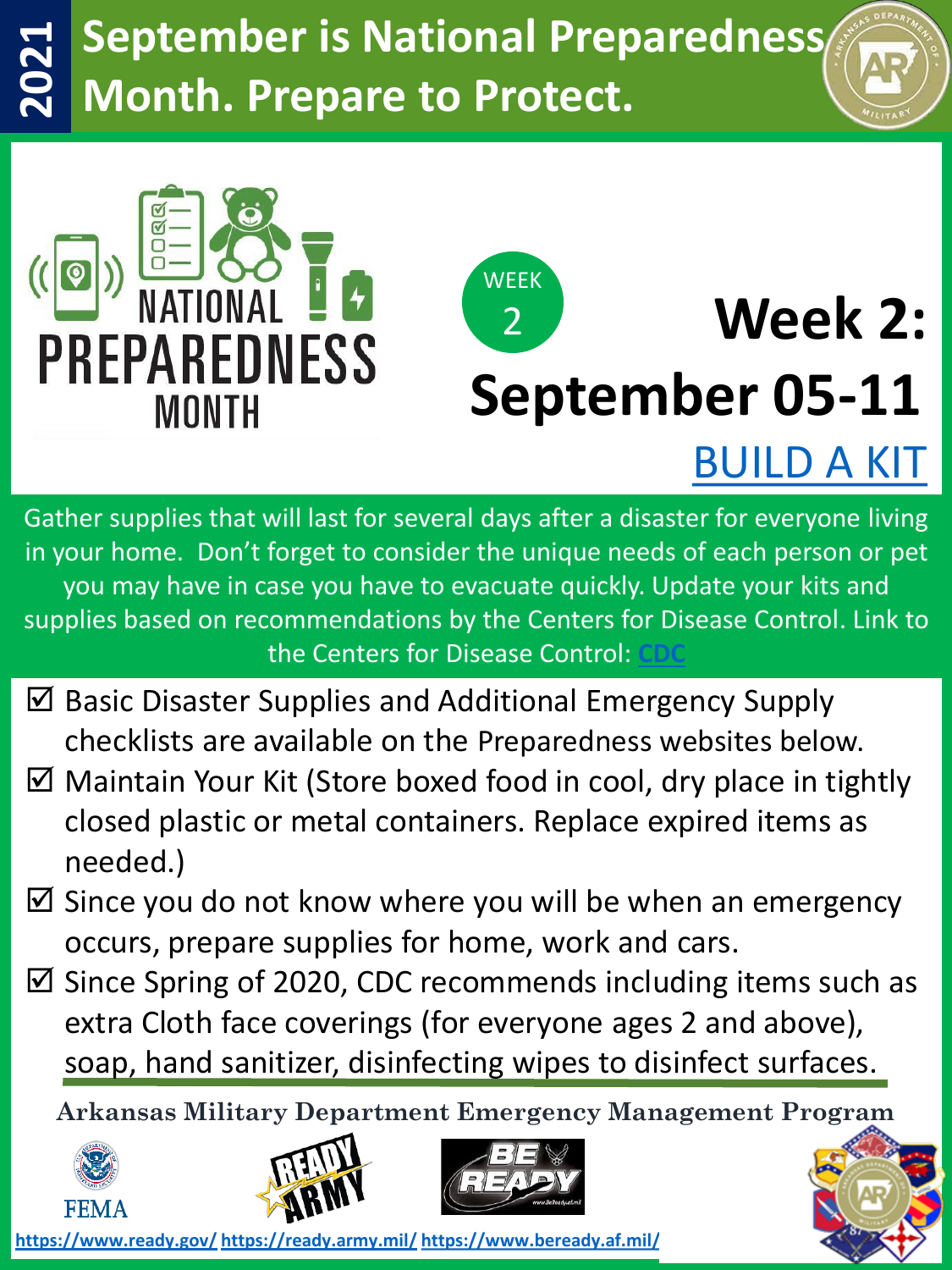## **September is National Preparedness 2021 Month. Prepare to Protect.**





Limit the impacts that disasters have on you and your family. Know the risk of disasters in your area and check your insurance coverage. Learn how to make your home stronger in the face of storms and other common hazards and act fast if you receive a local warning or alert.

- $\boxtimes$  Know what disasters and hazards could affect your area, how to get emergency alerts, and where you would go if you and your family need to evacuate.
- $\boxtimes$  Check you local County or City Office of Emergency Management website for specific threats in your area.
- $\boxtimes$  Hurricanes are dangerous and can cause major damage because of storm surge, wind damage, and flooding. Storm surge is historically the leading cause of hurricane-related deaths in the United States.

**Arkansas Military Department Emergency Management Program**